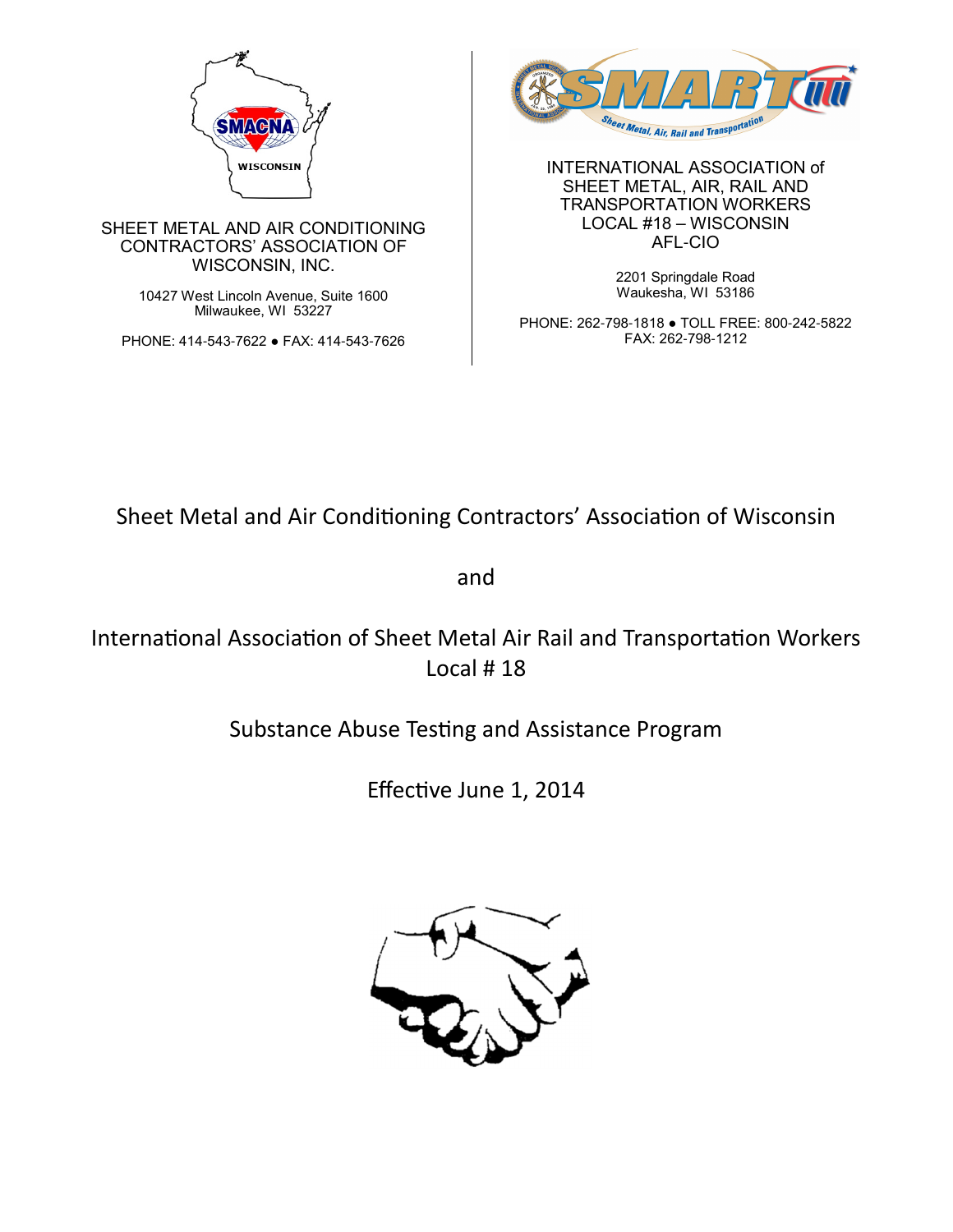### **SUBSTANCE ABUSE TESTING AND ASSISTANCE PROGRAM FOR NON-DOT-REGULATED EMPLOYEES**

# **I. Introduction**

- A. The Union, the Association and all of its members and other Contractors signatory to the Agreement are committed to establishing and maintaining a Drug-free workplace for every employee covered by the Agreement. They are particularly concerned about Alcohol and other Drug abuse, since such abuse can have a serious effect on employee productivity and job performance, and may jeopardize the safety of the employee, coworkers and customer personnel.
- B. In addition, the Union, the Association and its members, and other Contractors signatory to the Agreement have an obligation to their customers to ensure the provision of high quality services and customer satisfaction. Substance abuse by employees could result in serious mistakes in judgment and thereby compromise both the high quality of services and customers' trust.
- C. Finally, the Union, the Association and its members, and other Contractors signatory to the Agreement recognize that Alcohol and other Drug dependency is a treatable disease.
- D. The Union, the Association and its members and other Contractors signatory to the Agreement consequently have established this Substance Abuse Testing and Assistance Program ("Program") to:
	- 1. Ensure a safe, healthful and Drug-free workplace and to prevent Drug abuse for all Covered Employees and customer personnel;
	- 2. Educate Covered Employees on the signs, symptoms and consequences of substance abuse;
	- 3. Reduce substance abuse-related injuries and property damage;
	- 4. Reduce substance abuse-related absenteeism and tardiness;
	- 5. Refer Covered Employees with substance abuse problems to appropriate care and assistance;
	- 6. Deter individuals from bringing, possessing, using, distributing or having in their systems Alcohol or other Drugs on work time or Premises;
	- 7. Improve the image of our industry with our customers;
	- 8. Improve, if not ensure, safety, productivity and service quality; and
	- 9. Help the Union, the Association and its members, and other Contractors signatory to the Agreement maintain their position of leadership in the sheet metal contracting industry.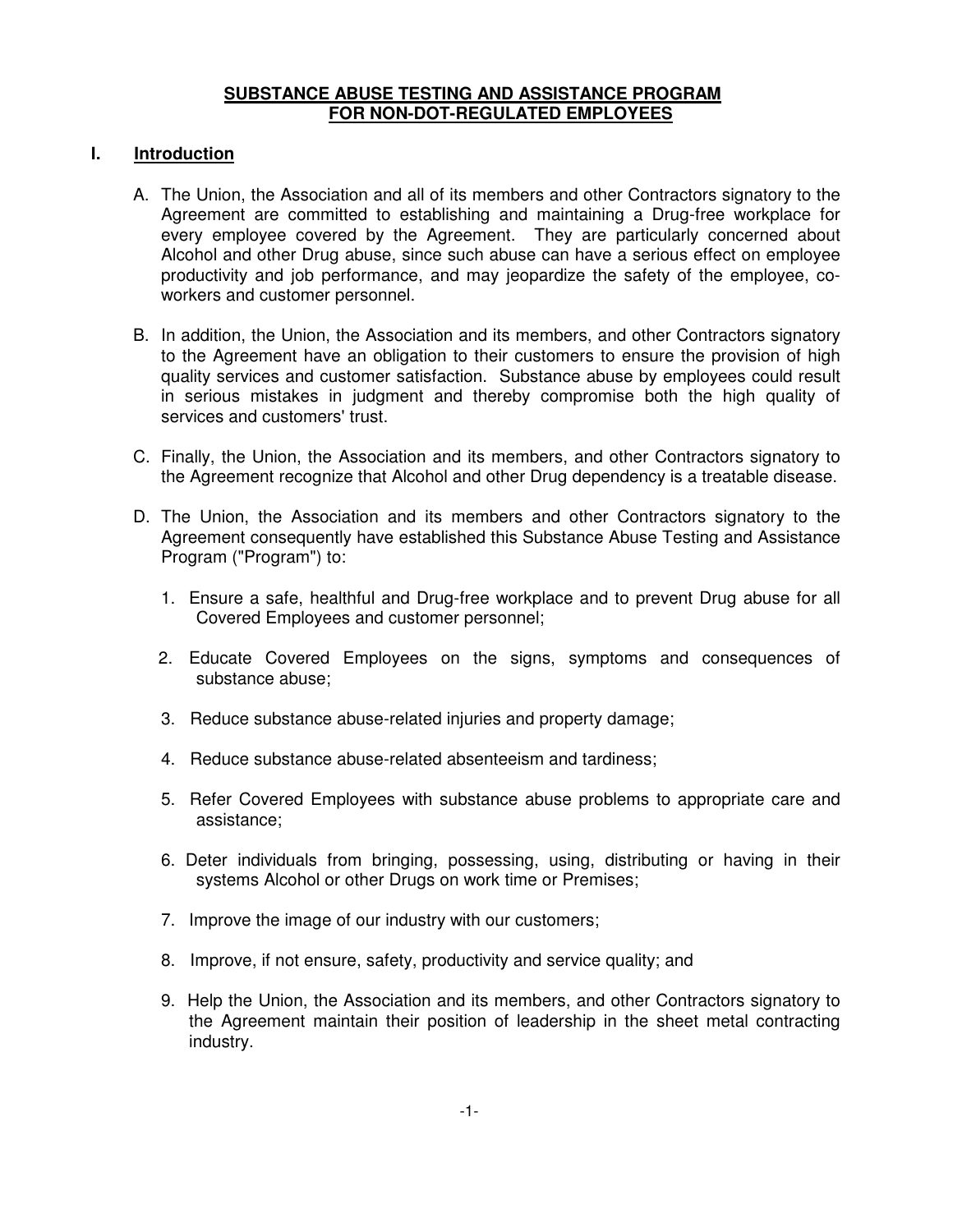- E. The Union, the Association and its members, and other Contractors signatory to the Agreement have committed substantial resources to make this Program effective for every Covered Employee. **It is designed to offer counseling and rehabilitation assistance to those who have substance abuse problems and an opportunity to seek help, which they are encouraged to do**. Substance abusers who do not take advantage of the help available will be subject to discipline, up to and including discharge, if they violate this Program's terms.
- F. Covered Employees who violate this Program will be identified in part by Drug testing. Employees will be subjected to such testing upon implementation of this Program and then, thereafter, before hire, based upon Reasonable Suspicion, after certain workrelated Incidents, pursuant to random selection, and after their return to work from counseling, rehabilitation or other treatment for substance abuse.

#### **II. Definitions**

- A. **"Adulterated Test Result"** The donor has tainted the specimen with a foreign contaminate, such as bleach, to prevent the detection by the laboratory of an illegal or Controlled Substance. An adulterated sample is considered an administrative Positive Test Result and has the same consequences as a confirmed Positive Test Result.
- B. **"Agreement" –** Any of the several Collective Bargaining Agreements that presently are in effect between the Association and the Union.
- C. **"Alcohol"** The intoxicating agent in beverage alcohol, ethyl alcohol, or other low molecular weight alcohols, including methyl and isopropyl alcohol.
- D. **"Association"** Collectively, the Sheet Metal and Air Conditioning Contractors' Association of Wisconsin (SMACCA-Wisconsin) and its affiliated entities, as well as all signatory sheet metal Contractors employing Union members.
- E. **"Blood Alcohol Content" or "Breath Alcohol Content" or "BAC"** is a measure of intoxication expressed as a percentage of Alcohol in the blood. For example, .04 BAC means that four-hundredths of one percent (.04%) of the person's blood, by volume, is Alcohol.
- F. **"Breath Alcohol Technician"** A person trained to proficiency and certified in the use of Evidential Breath Testing device (EBT) in a DOT course.
- G. **"Collective Bargaining Agreement"** shall have the same definition as Agreement.
- H. **"Committee"** shall be as defined in Section XII ("Term and Program Oversight Committee").
- I. **"Communicator"**  Employer or Union Representatives designated by the Employer or Union to preserve the confidentiality of employees' Drug testing information. The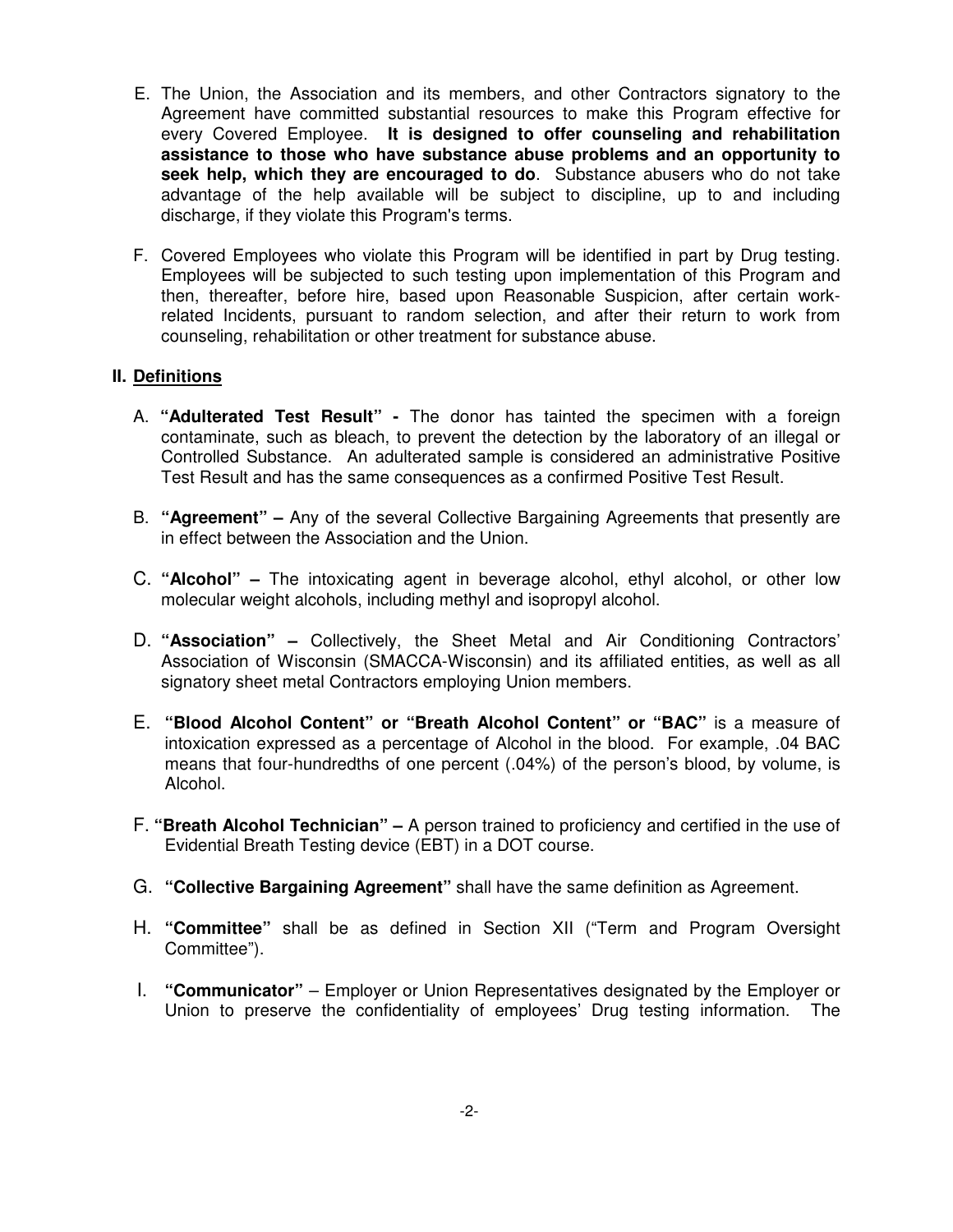Employer and Union are required to designate both a Primary Communicator and Alternate Communicator.

- J. **"Contractor"** The Association member or signatory contractor who is the employer or prospective employer of the employee or prospective employee.
- K. "**Controlled Substances"**  Drugs whose use and distribution is tightly controlled because of their abuse potential or risk and placed in the Schedules by the Federal Drug Enforcement Administration.
- L. **"Covered Employee"** Every employee who is a member of the Union and working for a Contractor who either is a member of the Association or is signatory to the Agreement.
- M. **"DHHS"** United States Department of Health and Human Services.
- N. **"Diluted Test Result"** The specific gravity of the specimen is 1.003 or less and the creatinine level is less than 20 mg/dl.
- O. **"DOT"**  United States Department of Transportation.
- P. **"Drugs"** Narcotics, other Controlled Substances, synthetic drugs, Alcohol, and other mind- or mood- altering products, including prescribed and over-the-counter medications.
- Q. **"Incident"**  An event that causes or could have caused personal injury or the damage of equipment or property.
- R. **"Medical Review Officer"** or **"MRO"** A licensed physician, certified by the American Association of Medical Review Officers, who has knowledge of substance abuse disorders and is able to interpret and to evaluate an individual's Non-negative Test Result as it relates to the employee's medical history and other biomedical information.
- S. **"Negative Test Result"**  The Alcohol level is below .04 Breath/Blood Alcohol Content (BAC) or an illegal or unauthorized substance below the levels as described in this Program has not been detected in the person's specimen by the laboratory.
- T. **"Non-negative Test Result"** A laboratory result indicating that there is a substance in the sample requiring the employee to discuss the result with the MRO.
- U. **"Not Consistent With Human Urine"**  A test result determined by the laboratory to consist of a substance that is not human urine.
- V. **"Positive Test Result"**  A Positive Test Result indicates that the Alcohol level is .04 BAC or above or the laboratory and the MRO has confirmed an illegal or unauthorized Drug(s) in the person's system as described in this Program.
- W. **"Possession"** Custody or control of a Drug, including having a Drug in one's system in excess of the concentration level prescribed by this Program.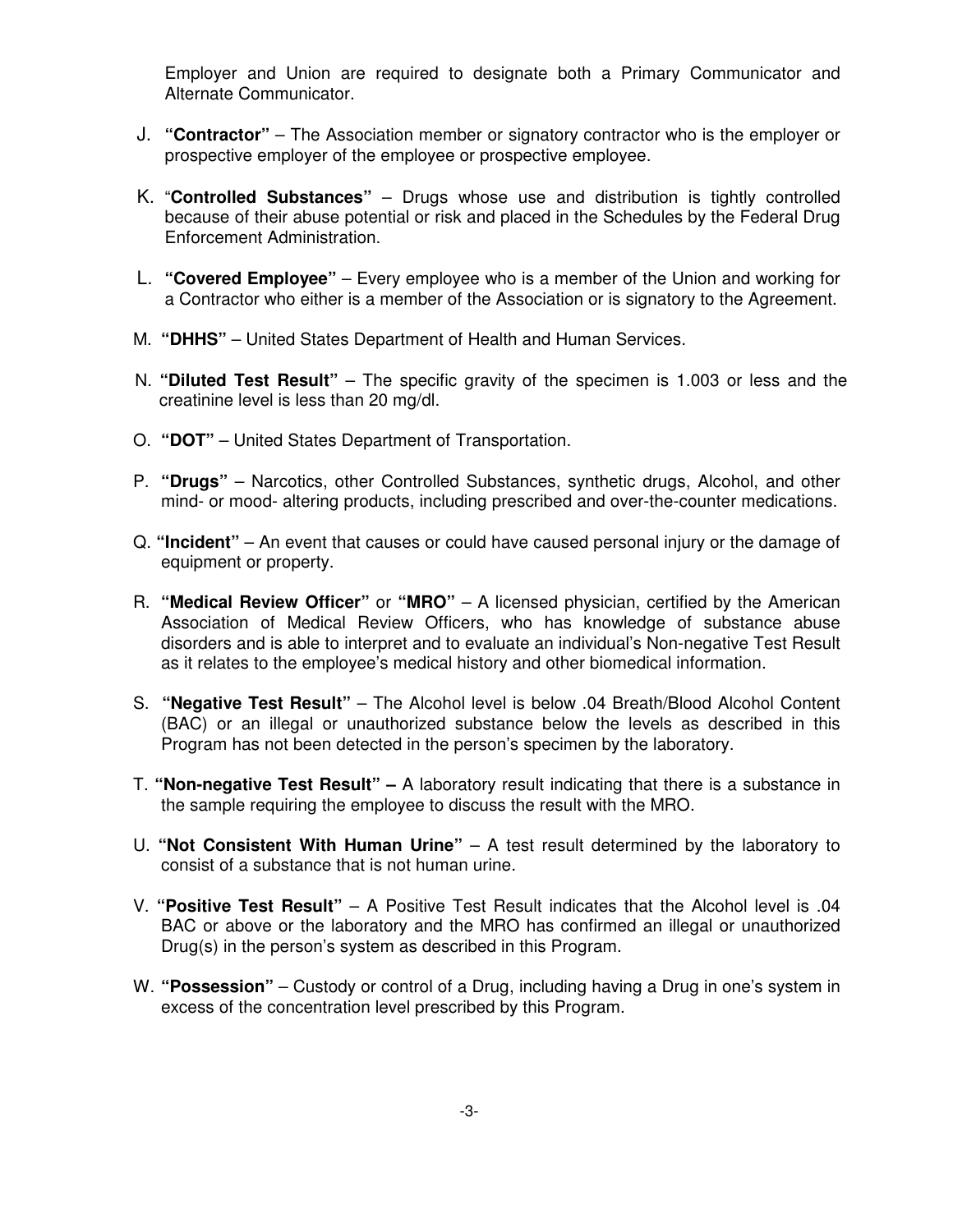X. **"Premises"** – All land, property, buildings, structures, installations, parking lots, meansf transportation owned by or leased by the customer or Contractor, property of customers on which the Contractor's employees are working, property otherwise being used for the Contractor's business, and private vehicles parked on Contractor or customer property.

# Y. **"Prohibited Substances and Items"** include:

- 1. Illegal or legal Drugs that have not been legally prescribed for the individual and Controlled Substances, "look-alike", designer and synthetic Drugs and mood- or mind- altering substances;
- 2. Prescribed Drugs used in a manner inconsistent with the prescription;
- 3. Alcoholic beverages; and
- 4. Substance paraphernalia in the Possession of or being used by an employee on the job, excluding any substance or paraphernalia prescribed by a physician and being used in a manner consistent with the prescription.
- Z. **"Program"** means this Substance Abuse Testing and Assistance Program.

# AA. **"Reasonable Suspicion"** –

Reasonable Suspicion is based upon observable and articulable conduct, appearance or work performance of the employee identified and shall be defined as aberrant or unusual on-duty behavior of an employee who:

- 1. Is observed on-duty by either the employee's immediate supervisor trained in accordance with this Program, or other managerial personnel of the Contractor who have been trained to recognize the symptoms of Drug abuse, impairment or intoxication, which observations shall be documented by the observers;
- 2. Exhibits the type of behavior which shows accepted symptom(s) of intoxication or impairment caused by Controlled Substances or Alcohol or addiction to or dependence upon said Controlled Substances or Alcohol; and
- 3. Exhibits conduct that cannot reasonably be explained as resulting from other causes, such as fatigue, lack of sleep, side effect of prescription or over-thecounter medications, illness, reaction to noxious fumes or smoke.
- BB. **"SAMHSA"** United States Substance Abuse and Mental Health Services Administration.
- CC. "Substance Abuse Professional" or "SAP" A licensed physician or certified counselor who has received the appropriate training in substance abuse disorders to provide rehabilitation, assistance and recommendations to individuals who have a Drug or Alcohol problem.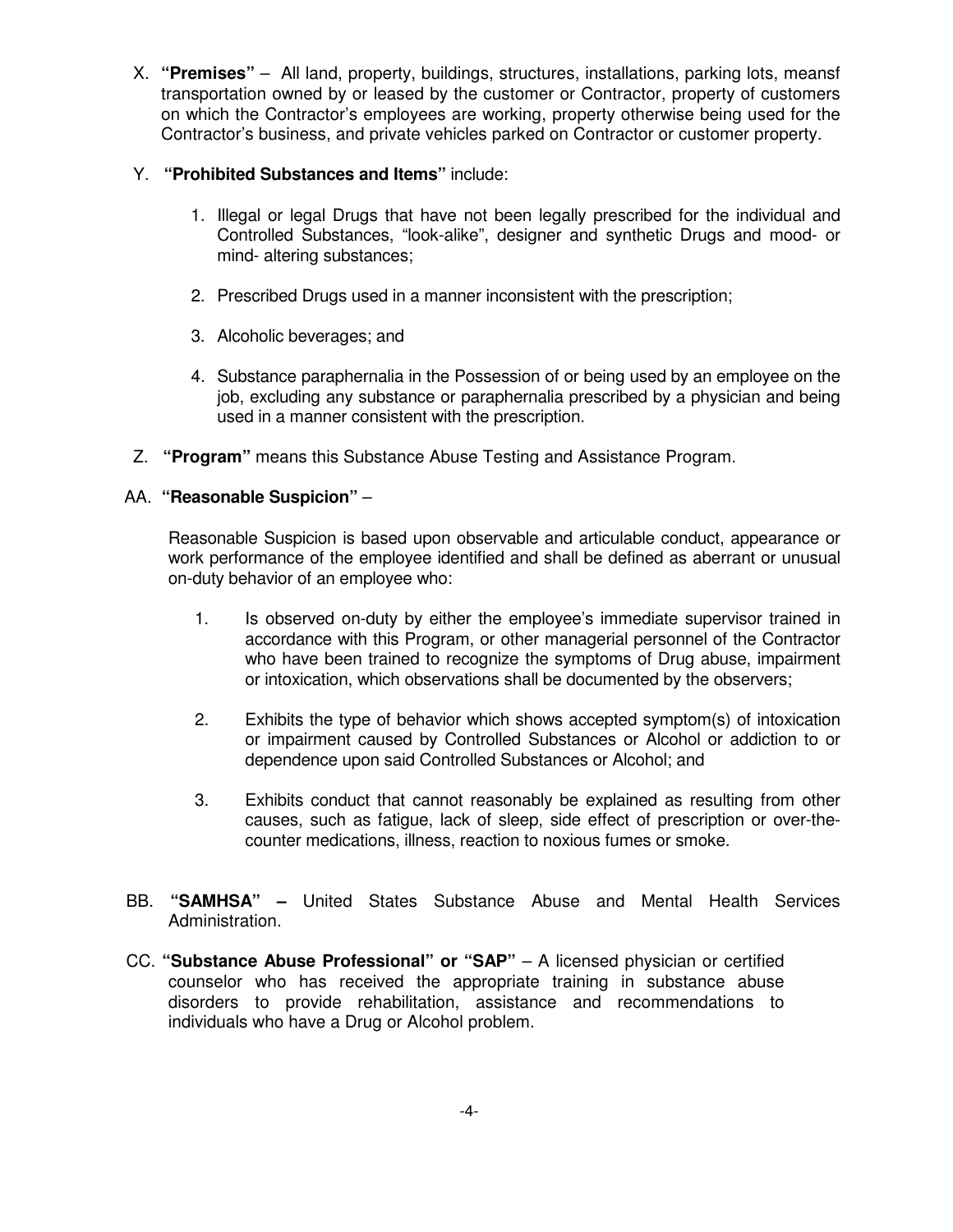- DD. **"Substance Testing"**  Drug and Alcohol analysis by means of breath, urine, blood, or saliva.
- EE. **"Substituted Specimen"** A test result in which the laboratory determines the substance tested is not the employee's urine.
- FF. **"Third-Party Administrator" or "TPA"**  The individual or entity chosen by the Association to administer the Drug testing and test-related elements of this Program.
- GG. **"Under the Influence" -** The presence of a Prohibited Substance in body fluids or breath that affects the individual in any detectable manner. The symptoms of influence may be, but are not limited to, slurred speech or difficulty in maintaining balance. Under the Influence for Alcohol refers to a BAC of .04 or greater.
- HH. **"Union"** The International Association of Sheet Metal, Air, Rail and Transportation Workers (SMART) Local # 18-Wisconsin, AFL-CIO.
- II. **"Unsuitable Test Result"** The laboratory determines that the specimen contains a foreign contaminate or the individual has ingested fluids to mask the illegal or unauthorized Drug but the levels are not in the range to legally determine if the specimen is adulterated or substituted. An Unsuitable Test Result will require the individual to provide another sample under observation.
- JJ. **"Worker Status"** The TPA shall maintain a database of employees indicating their current eligibility status in the Program. A worker's status shall indicate the individual's compliance or non-compliance with the Program's terms and conditions as follow:
	- 1. **Active Status**: employees who have been subject to and have complied with the Program's terms and who therefore are eligible for immediate placement without having to take another Drug test.
	- 2. **Inactive Status**: employees who provided a Diluted or Unsuitable Test Result and need to be re-tested.
	- 3. **Pending Status:** employees who have provided a specimen but the final results have not been received from the laboratory or MRO.
	- 4. **Random Status:** employees who have been selected for a random Drug test and have not yet been tested.
	- 5. **Reinstate Status**: employees who have been suspended for violation of the Program and must complete the reinstatement requirements prior to being returned to Active Status.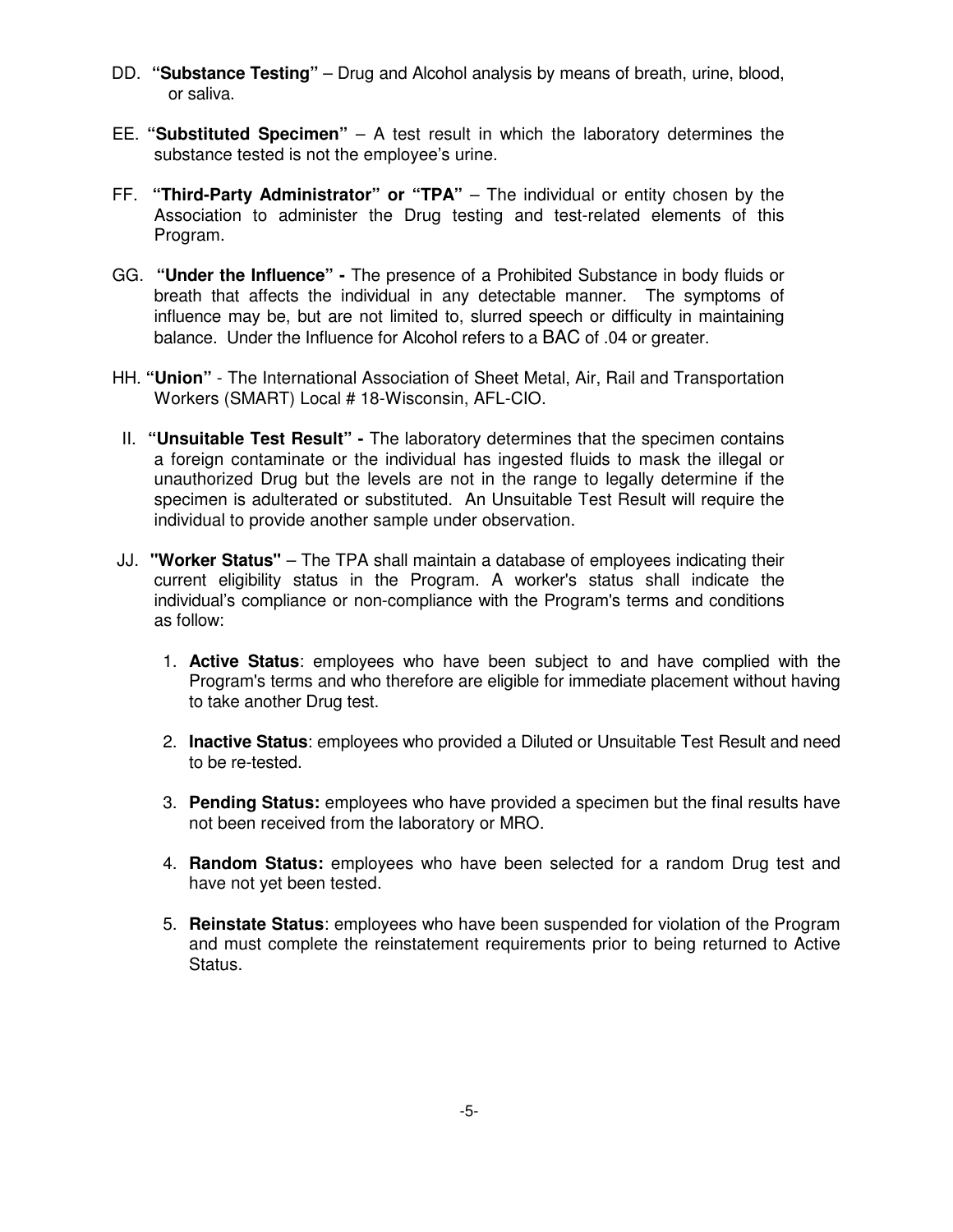# **III. General Provisions**

- A. An employee's failure to comply with any provisions of the Program shall be cause for disciplinary action, up to and including immediate termination. Program Violations include but are not limited to the following:
	- 1. A confirmed positive Drug or Alcohol test result.
	- 2. Failure or refusal to sign Notice of Program, Consent and Release to be tested.
	- 3. Failure to contact the Medical Review Officer as directed.
	- 4. Failure to report as directed for testing.
	- 5. The use, Possession, sale or distribution of Alcohol or a Controlled Substance or an illegal or unauthorized substance, or the presence of any employee in the work place with such ingested substances for non-medical reasons.
	- 6. Working, reporting to work, being in the work place, or in a customer/employerowned, leased or rented vehicle while Under the Influence Of Alcohol (.04 BAC or greater).
	- 7. Switching, adulterating, or attempting to tamper with any sample submitted for Drug or Alcohol testing, or otherwise interfering or attempting to interfere with the testing process.
	- 8. Refusal to submit a specimen for testing will be viewed as a Positive Test Result and will carry with it the same consequences as specimens tested and confirmed as positive.
	- 9. The use of a Controlled Substance by an individual other than the individual for whom the Controlled Substance was prescribed or the abuse of a Controlled Substance by the individual for whom it was prescribed.
- B. Except as otherwise provided in this Program, the Contractor prohibits the use, Possession, concealment, storage, sale or distribution of Drugs or Drug paraphernalia on its Premises or time or at its outside events. Reporting to work Under the Influence of a Drug or having in one's system (even if because of use off Contractor Premises and time) any Drug in excess of the appropriate concentration level, as established by this Program (see below), also is prohibited.
- C. The use and Possession of legally-prescribed Drugs is permitted on the Contractor's Premises and time provided the Drug is in the original prescription container and has been prescribed legally by a licensed medical practitioner for the current use of the person in Possession of the Drug. Possession of lawfully acquired over-the-counter Drugs also is permitted, but use of any such Drug must be consistent with the manufacturer's instructions. However, a conclusion by the MRO that the employee's use of a prescription or over-the-counter medication may impair the safety of all employees may cause the employee to be placed on temporary medical leave until released as fit for duty by the prescribing physician.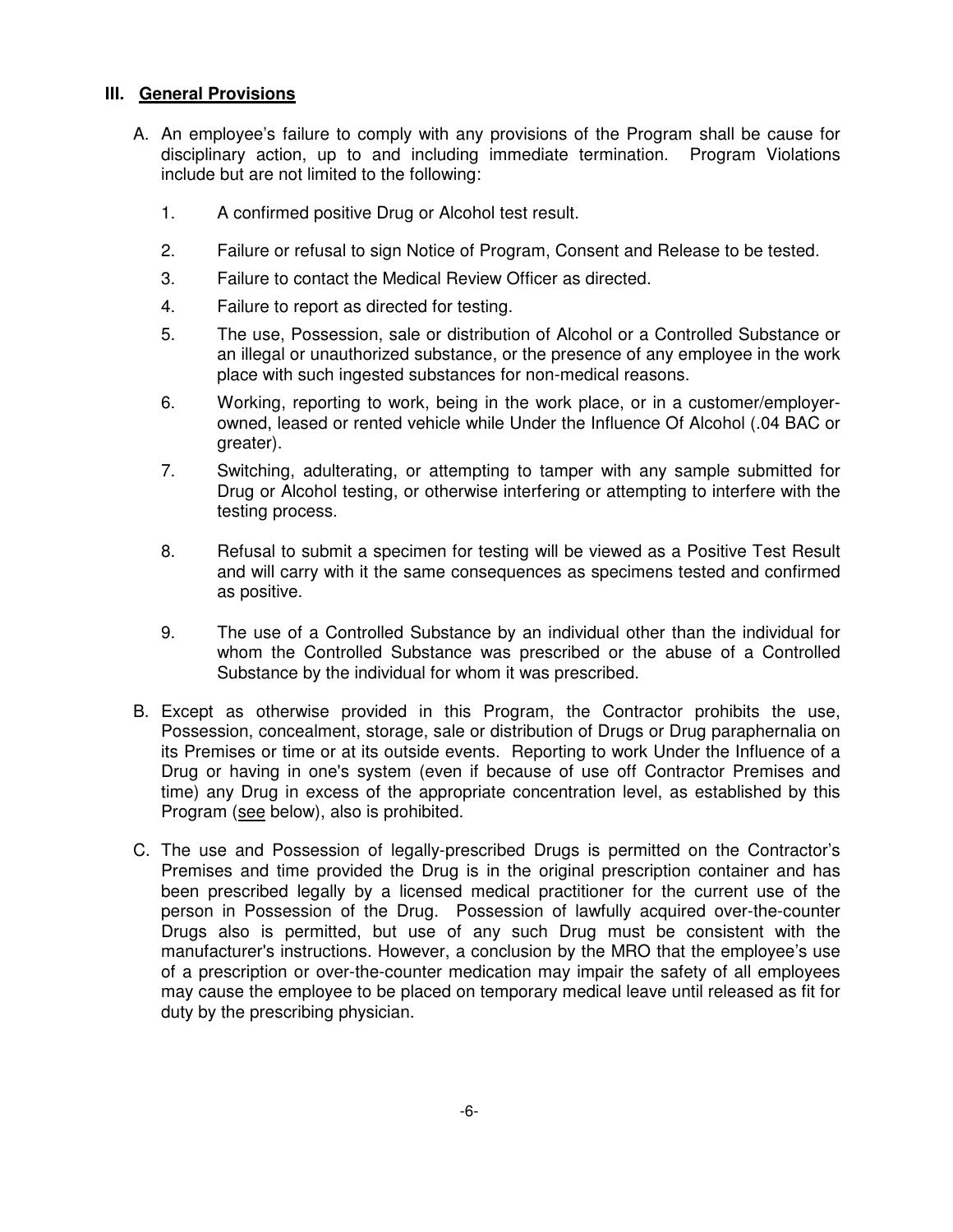- D. Alcoholic beverages are permitted on Contractor Premises and time only when in sealed and unopened containers or when otherwise authorized by a company officer.
- E. In order to enforce and to monitor compliance with this Program, the Association has contracted with the Third-Party Administrator, which is responsible for contracting with one or more clinics and testing laboratories certified by DHHS to collect and to test urine, breath, saliva, and blood specimens for the presence of Drugs, as explained below. The Contractor also may have testing conducted in accordance with the requirements of applicable law or customer requirements, even if not specifically mentioned in this Program and even if different from the testing provided for in this Program, so long as notice of any such testing is provided to the Union as far in advance of its implementation as is reasonably feasible.

#### **IV. Types of Testing to be Conducted**

#### A**. Implementation Testing**

 At or about the time this Program is implemented, all Union employees of every Contractor will be required to take and pass (that is, have a negative) a test for Drugs other than Alcohol.

 The implementation provisions of this Program shall also apply to all new Contractors who become signatory to the Agreement.

#### B. **Pre-Employment/Pre-Assignment/Placement Testing**

 Any otherwise-qualified job applicant or existing employee will be required to take and to pass (that is, test negative on) a test for Drugs other than Alcohol as a condition of hire or placement in a job covered by the Collective Bargaining Agreement. However, an applicant or employee who is on Active Status of this Program or of a similar program applying identical or more stringent terms within the past 90 days (without subsequently having tested positive) will not be required to submit to pre-employment/placement testing as a condition of hire.

Employees shall remain subject to the testing requirements of the Customer for which they are working unless otherwise excluded by the Customer.

- 1. In the event the test result of an otherwise-qualified job applicant returns negative, he or she will be provided any work in his or her trade that is available and for which the individual is otherwise qualified and will be made whole for any compensation and benefits he or she would have received had his or her work not been delayed by the test.
- 2. In the event a job applicant's test result returns positive, his or her employment offer will be withdrawn, and the individual will be placed on Reinstate Status.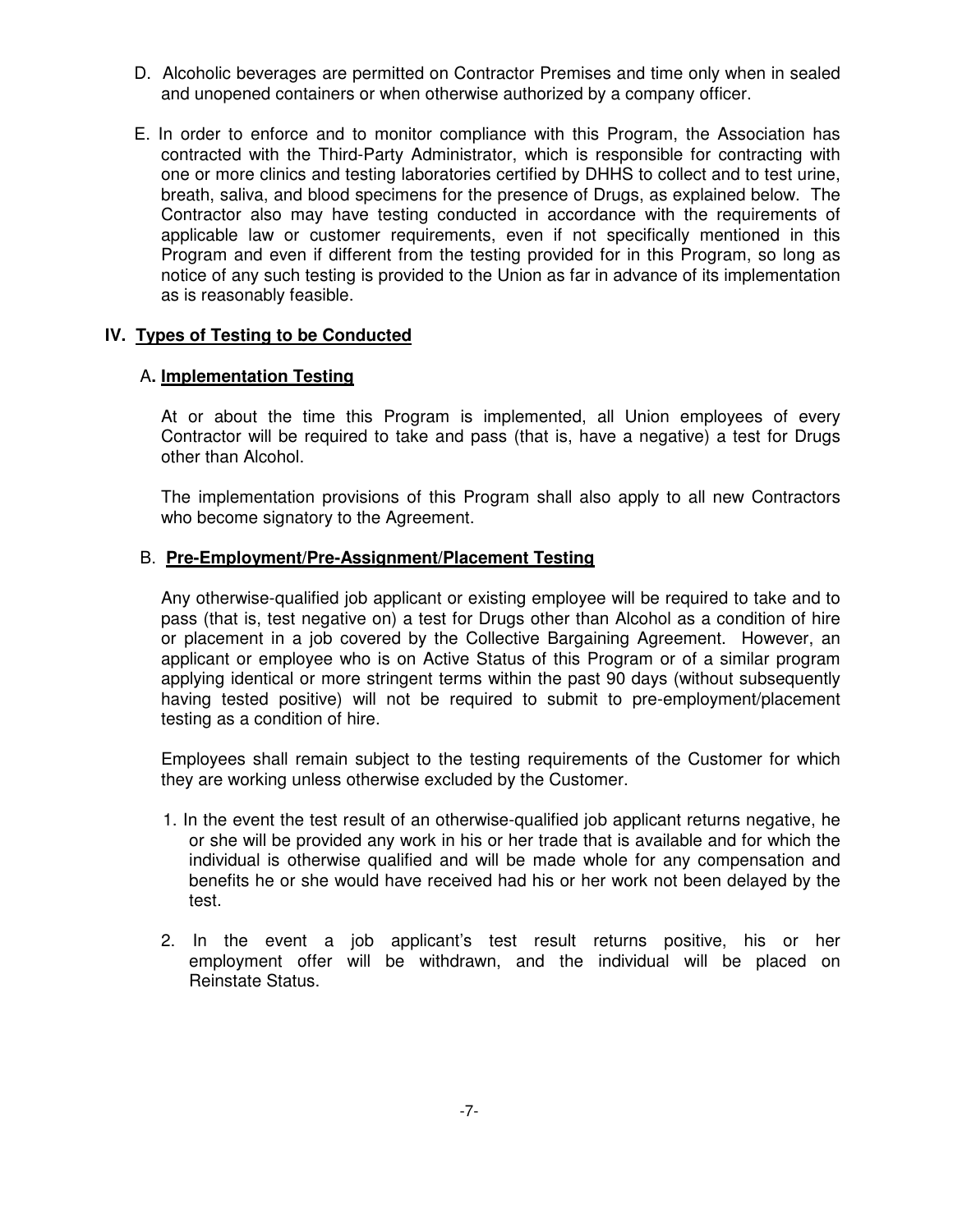### C**. Reasonable Suspicion Testing**

- 1. Any employee whose supervisor or other managerial personnel has a Reasonable Suspicion that the employee is in violation of this Program will be required to undergo a Drug and Alcohol test. A Reasonable Suspicion is one based upon observable and articulable conduct, appearance or work performance of the employee identified. Exhibit A, Reasonable Cause/Suspicion Documentation, should be utilized when an Employee is suspected of Alcohol or Drug use by actions, appearance or conduct, which constitutes a major change in the person's appearance or behavior. Employees testing for Reasonable Suspicion shall have the right to have their job steward present during written documentation and testing.
- 2. Whenever feasible, an employee required to submit to Reasonable Suspicion testing will be observed by more than one supervisory or management employee trained to identify signs of possible substance abuse, who will be encouraged to fill out a Reasonable Suspicion Checklist. (See Exhibit A) An employee to be tested based upon Reasonable Suspicion will be removed from the job site pending the Contractor's receipt of notice of the test result. The employee will have the right to request that a Union steward or other Union representative be present at the time he or she is directed to provide a specimen(s) for testing based upon Reasonable Suspicion.
	- (a) In the event an employee's Reasonable Suspicion test result returns negative while he or she is on Pending Status pending the Contractor's receipt of notice of the result, the employee will be immediately placed on Active Status and made whole for any compensation and benefits that he or she would have received had the employee's work not been interrupted by the test or placement on Pending Status. However, if any part of the employee's period of Pending Status was time off for misconduct associated with the circumstances that led to the initial testing, the employee will not be made whole for the time off that was for the misconduct.
	- (b) In the event an employee's Reasonable Suspicion Test result returns positive, the employee must be offered substance abuse counseling. The employee nevertheless may be disciplined, up to and including discharge, for any misconduct related to, or any damage or injury resulting from, his or her substance abuse.

# D**. Post-Incident Testing**

 Any employee involved in a work-related Incident or an injury to any person requiring professional medical attention, or medical care provided onsite by an outside provider, will be required to undergo a Drug and Alcohol test and will be placed on Pending Status pending the Contractor's receipt of notice of the test result.

1. In the event an employee's post-Incident test result returns negative while he or she is on Pending Status pending the Contractor's receipt of notice of the result, the employee will be immediately placed on Active Status and made whole for any compensation and benefits that he or she would have received had the employee's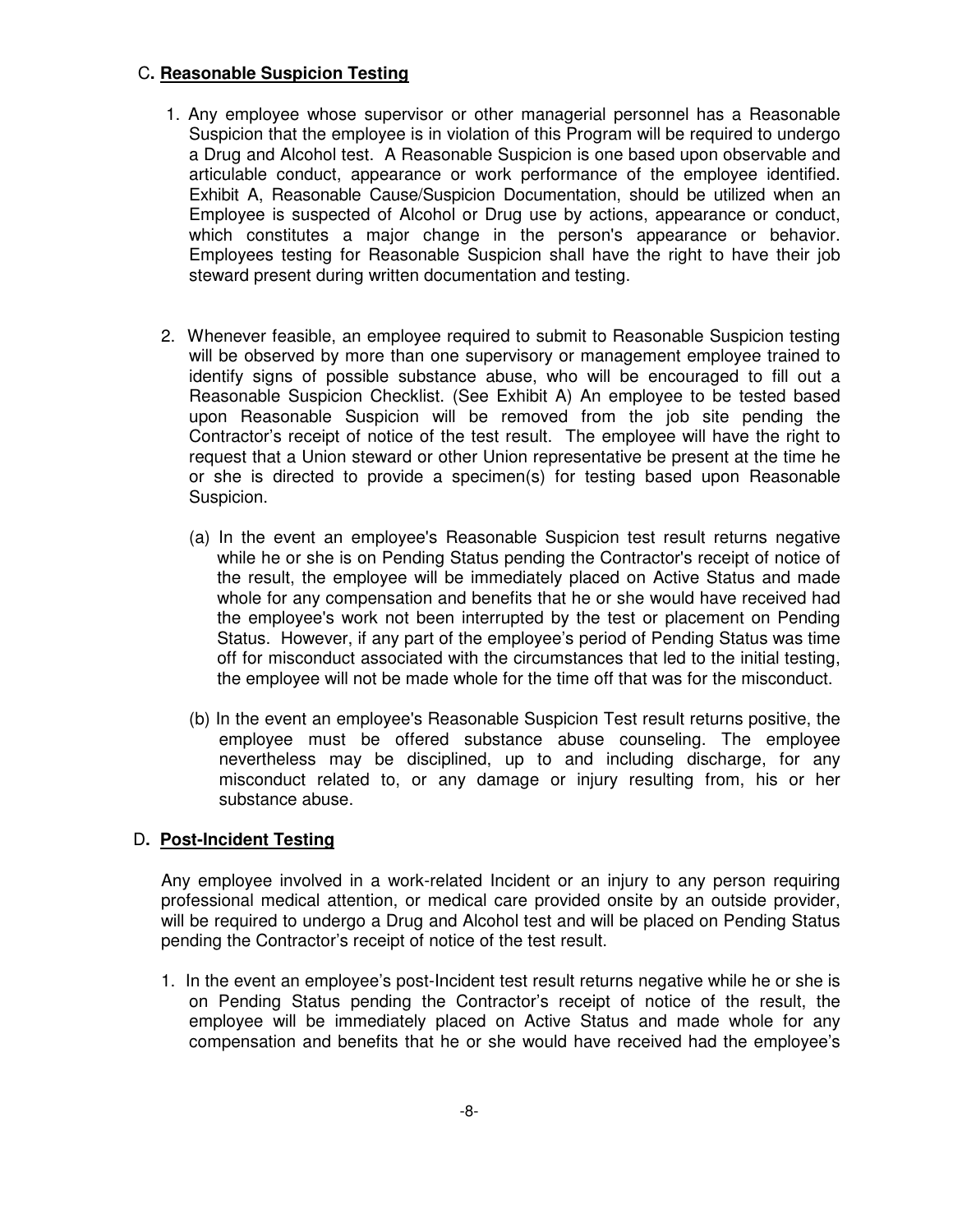work not been interrupted by the test or placement on Pending Status. However, if any part of the employee's period of Pending Status was time off for misconduct associated with the circumstances that led to the initial testing, the employee will not be made whole for the time off that was for the misconduct.

 2. In the event an employee's post-Incident Drug test result returns positive, the employee must be offered substance abuse counseling. The employee nevertheless may be disciplined, up to and including discharge, for any misconduct related to, or any damage or injury resulting from, his or her substance abuse.

#### E**. Random Testing**

All employees covered by this Program will be subject to testing for Drugs and Alcohol on an unannounced basis pursuant to random selection. The Third-Party Administrator will make random selections of individuals to be tested twelve (12) times a year at an annualized rate of thirty-three (33) percent by a computer generated numerical program from among a pool of all Association members' and signatory Contractors' employees on Active Status. Upon notification of workers selected for random testing, Communicators shall have fifteen (15) calendar days to complete the random selection requirements. Employees must report for random testing as instructed by their Communicator of their selection for random testing. Employees should not be given more than twenty-four (24) hours' notice to report for random testing. At the time the employee is notified, the Communicator informs the employee of the location to report for testing. Employees who do not report for random testing will be in violation of this Program.

The computer generated random selection process is as follows:

- 1. Random selections are performed twelve (12) times a year at an annual random rate of thirty-three (33) percent or 2.75% for each selection of the total number of members with an Active Status. Each member with an Active Status is subject to a selection for a random test.
- 2. At the time of each random selection process, the Third-Party Administer determines the total number of members with an Active Status and calculates the number that needs to be randomly selected (e.g.: 300 Active members times 2.75% or six (6) members to be selected).
- 3. The number of random selections is based on a rolling average of the number of members randomly selected and tested (e.g.: If in one selection, six (6) members were selected for a random test but only three (3) members tested, with the next selection nine (9) members will be selected. If all fifteen (15) members tested that were previously selected, there would be three (3) members selected with the next selection. This rolling average is to ensure that thirty-three (33) percent of the Active Pool is tested each year.
- 4. The number of members to be selected is entered into the computer generated random selection program.
- 5. The computer random selection program then: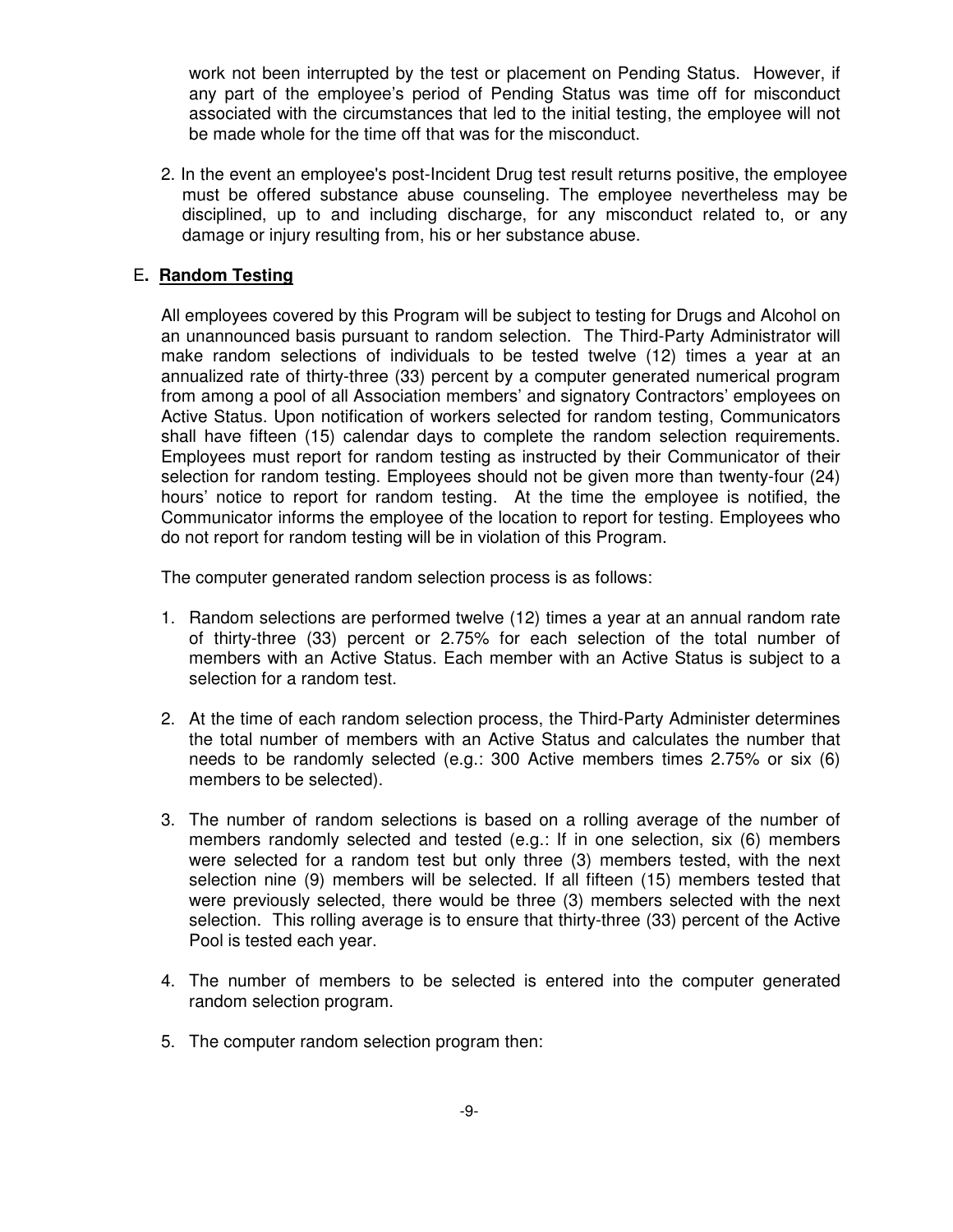- a. Assigns a six (6) digit integer number (six decimal place number) from a random number table to each member with an Active Status.
- b. Sorts each member with an Active Status based on the six (6) digit integer random number previously assigned.
- c. Obtains a number from one (1) to the total number of members with an Active Status (e.g.: 1 to 300) from a random number table. This is the number where the program starts its random selections.
- d. Obtains a number from one (1) to ten (10) from the random number table. This number is used to select every n**th** member with an Active Status until the number to be randomly selected is obtained.
- 6. Once the above random selection process is completed, each Communicator who has employees selected for a random test will be notified by the Third-Party Administrator.
- 7. In the event an employee's random test result returns negative, the employee will be made whole for any compensation and benefits he or she would have earned had the employee's work not been interrupted by the test.
- 8. In the event an employee's random drug test result returns positive, the employee must be offered substance abuse counseling. The employee nevertheless may be disciplined, up to and including discharge, for any misconduct related to, or any damage or injury resulting from, his or her substance abuse.

### F. **Periodic Testing**

A Drug and Alcohol test will be required of individuals who have not been tested within a thirty-six (36) month period.

- 1. In the event an employee's periodic test result returns negative, the employee will be made whole for any compensation and benefits he or she would have earned had the employee's work not been interrupted by the test.
- 2. In the event an employee's periodic Drug test result returns positive, the employee must be offered substance abuse counseling. The employee nevertheless may be disciplined, up to and including discharge, for any misconduct related to, or any damage or injury resulting from, his or her substance abuse.

### G**. Post-Counseling/Rehabilitation Testing**

 An employee who has tested positive and successfully completed counseling, rehabilitation or other treatment under this Program will be required to take and to pass (that is, test negative on) a return-to-work Drug and Alcohol test before being replaced on Active Status. At that time, he or she also will be reinstated to work with the Contractor for whom the employee was working at the time he or she was directed for testing,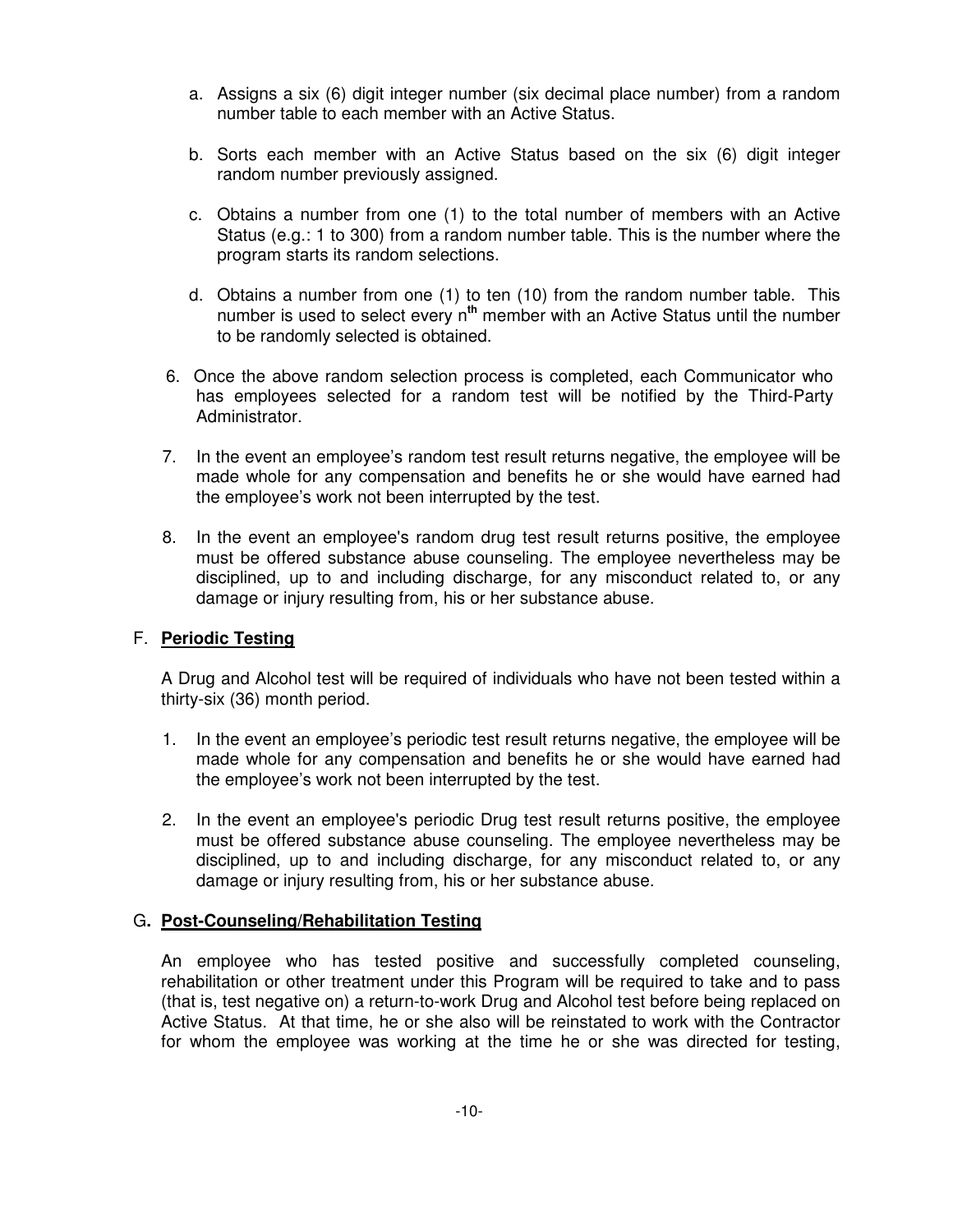provided that the Contractor has available work covered by the Agreement and within the employee's skills and qualifications. Any such employee who returns to work for any Contractor will be subject to unannounced Drug testing (in addition to the testing described above) for a period of two years at an annualized rate of fifty (50) percent. Individuals to be tested under this paragraph will be chosen at random by a computer generated numerical program by the Third-Party Administrator from among all Association members' and signatory Contractors' employees on Active Status who are within their two-year post-counseling/rehabilitation periods under this paragraph.

An employee who has returned to work after having tested positive and successfully completed counseling, rehabilitation or other treatment under this Program and who tests positive again under any provision of this Program will be terminated.

### **V. Specimen Collection and Testing**

### A**. Cost of Collection and Testing**

The cost of all specimen collection and testing under this Program will be paid by the Association with monies collected from the Contractors by the appropriate fund pursuant to the provisions of the Agreement.

 However, an employee who provides 3 consecutive Diluted Test Results shall be required to pay for any subsequent tests to achieve a valid Negative Test Result. Additionally, the cost of a return-to-work test upon completion of the rehabilitation or counseling shall be borne by the individual.

#### B**. Consent and Release**

 Prior to specimen collection, an individual identified for testing under this Program will be required to sign a consent and release form authorizing and agreeing to collection and testing of a specimen, or specimens, of his or her urine, blood, saliva, or breath and communication of the circumstances and results of the specimen collection and testing to and among the individual, the Third-Party Administrator, the clinic, the laboratory, the Contractor's management, the MRO, and the Union.

- (1) In the event a job applicant refuses to execute a consent and release form, attempts to adulterate, to substitute or to tamper with a specimen or otherwise attempts to interfere with the specimen collection or testing processes, his or her job offer will be withdrawn, and he or she will be placed on Reinstate Status.
- (2) An employee who refuses to execute a consent and release form, who attempts to adulterate, to substitute or to tamper with a specimen or otherwise to interfere with the specimen collection or testing processes, or who refuses to cooperate with the MRO or to provide the MRO with information he or she requests, will be treated as having tested positive for purposes of this Program and as having been insubordinate for the Contractor's disciplinary purposes.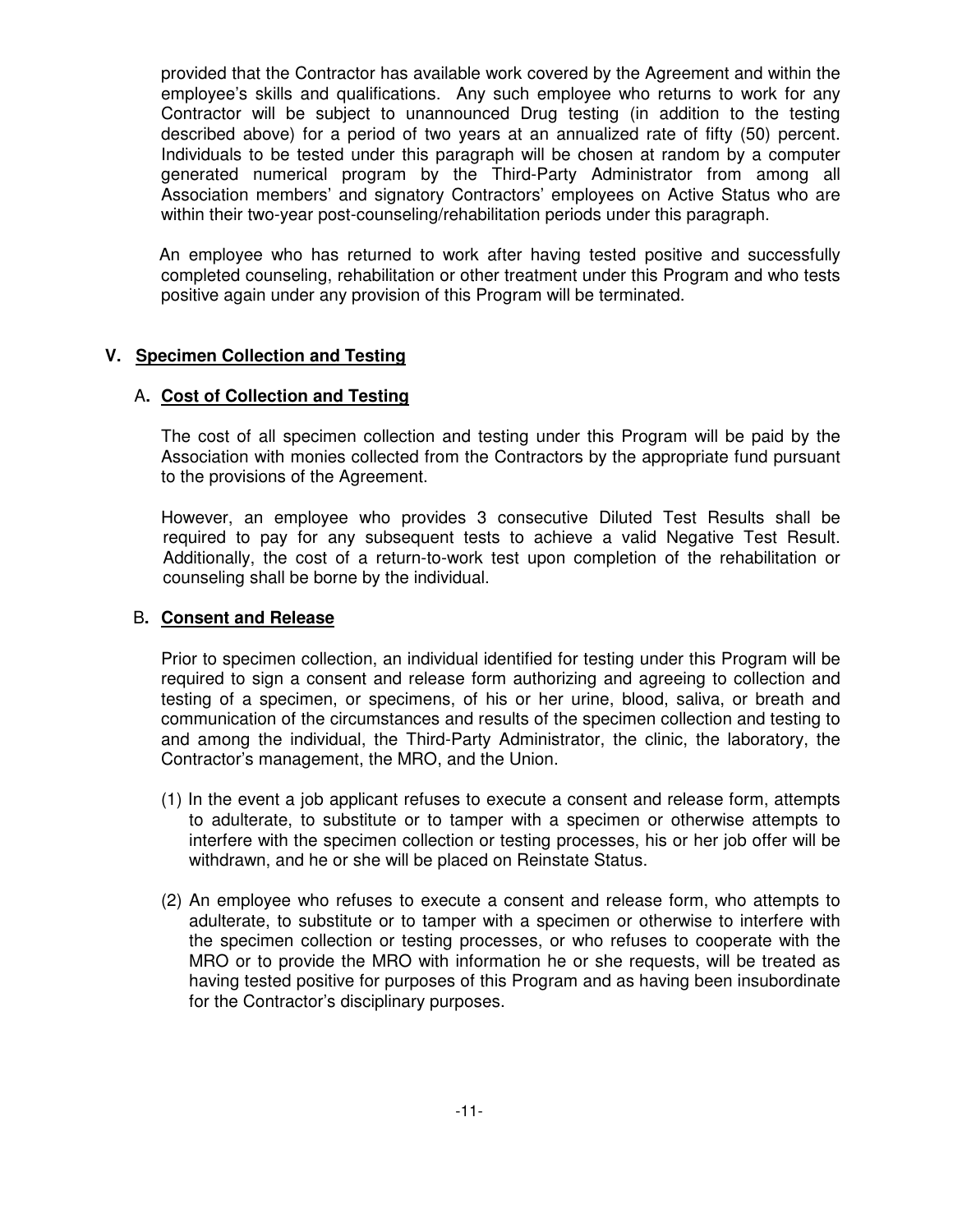### C**. Specimen Collection**

- (1) Urine, blood, saliva, or breath specimens will be collected by a clinic(s) selected by the Third-Party Administrator, which clinic(s) will follow DHHS chain-of-custody procedures and procedures that protect employee confidentiality and privacy and protect the collected specimen(s) from adulteration, substitution and misidentification. Each employee will provide his or her urine specimen in private, unless trained personnel have an articulable suspicion that the employee either has adulterated or substituted, or may attempt to adulterate or to substitute, his or her specimen, which will require observation of providing the specimen by clinic personnel.
- (2) If an employee is subject to testing under this Program but is not either able or competent to authorize specimen collection or is in need of prompt medical attention, medical attention will not be delayed or withheld pending collection of a urine, blood, saliva, or breath specimen. However, any such employee must authorize the health care provider treating him or her to conduct such specimen collection as requested by the Contractor and to release to the Third-Party Administrator all reports and records necessary, in the Third-Party Administrator's discretion, to his or her monitoring of the employee's compliance with this Program's terms.

### D**. Specimen Testing, Results and Procedures**

All samples collected under this Program will be analyzed by a SAMHSA-certified laboratory, and shall include an initial Enzyme Multiplied Immunoassay Screening Test (EMIT) and, when necessary, confirmed by a Gas Chromatography/Mass Spectrometry (GC/MS) Confirmation Test. Said testing must screen, at a minimum, for the following substances and below the following levels to result in a negative test:

| <b>Drugs Tested</b>                 | (EMIT)<br><b>Initial Test</b><br><b>Cut-Off Level</b><br>(ng/ml) | (GC/MS)<br><b>Confirmation Test</b><br><b>Cut-Off Level</b><br>(ng/ml) |
|-------------------------------------|------------------------------------------------------------------|------------------------------------------------------------------------|
| Amphetamines/Methamphetamines/MDMA* | 500                                                              | 250                                                                    |
| <b>Barbiturates</b>                 | 300                                                              | 200                                                                    |
| Benzodiazepines                     | 300                                                              | 200                                                                    |
| Cannabanoids (Marijuana - THC)*     | 50                                                               | 15                                                                     |
| Cocaine Metabolite*                 | 150                                                              | 100                                                                    |
| Methadone                           | 300                                                              | 200                                                                    |
| Opiates*                            |                                                                  |                                                                        |
| (i) Codeine/Morphine                | 2,000                                                            | 2,000                                                                  |
| (ii) Heroin                         | 10                                                               | 10                                                                     |
| Phencyclidine (PCP)*                | 25                                                               | 25                                                                     |
| Propoxyphene                        | 300                                                              | 200                                                                    |
| Breath/Blood Alcohol Content (BAC)  | .04%                                                             | .04%                                                                   |

\* - Cut-off levels meet those established by the Department of Health and Human Services in their mandatory Guidelines for Federal Workplace Drug Testing Programs.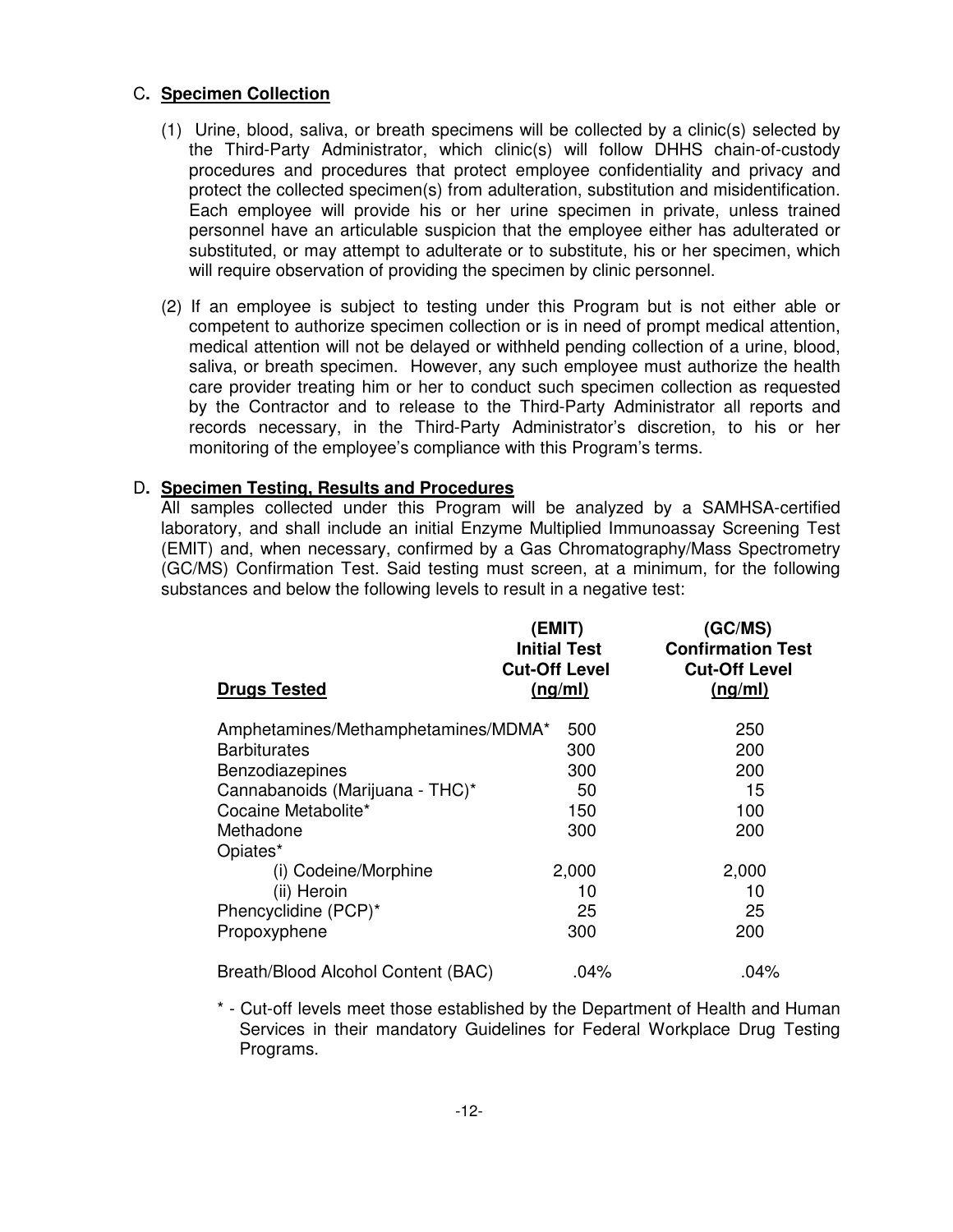- 1. The Committee shall have the right to change the Drugs tested, the cut-off levels and the analysis procedures as new technology in substance abuse testing warrants.
- 2. The following are some of the causes for a Diluted Test Result and the related procedures:

### Causes

- a. Dialysis or chemotherapy
- b. A kidney or pancreas disorder requiring medical attention.
- c. The individual is attempting to flush out their system of illegal substances. This requires an enormous amount of water to be consumed over approximately twenty-four (24) hours prior to providing a sample. The normal consumption of liquids or consuming liquids prior to testing will not cause a sample to be diluted.

# **Procedures**

- a. A Diluted Test Result with a creatinine level of less than 20 mg/dl but greater than 5 mg/dl will require the employee to provide another sample.
- b. A Diluted Test Result with a creatinine level greater than or equal to 2 mg/dl, but less than or equal to 5 mg/dl will require the employee to provide another specimen under direct observation.
- c. A Diluted Test Result with a creatinine level of less than 2 mg/dl will be ruled as a Substituted Specimen and will have the same consequences as a Positive Test Result.
- d. Workers who provide two (2) subsequent Diluted Test Results under this Program will be encouraged to seek medical assistance to determine if there is a valid medical reason for the Diluted Test Results. If a medical reason cannot be determined or if the worker refuses to seek medical assistance, the third  $(3^{rd})$  or remaining tests (if necessary) will be at the individual's expense.
- 3. Any worker who provides an Unsuitable Test Result will be required to have the subsequent Drug test observed.
- 4. Blood, saliva or breath screen tests are acceptable for Alcohol testing. An initial Positive Test Result will be confirmed by blood analysis or breathalyzer.
- 5. Saliva screening for Alcohol will utilize the QED-A150, which gives a quantitative reading (a range of Alcohol from  $0 - 150$  mg/dl). If the QED-A150 registers any level equal to or greater than 20 md/dl (.02%), then a Breath Alcohol Test will be performed. A confirmed screening level less than 20 md/dl (.04%) is considered negative.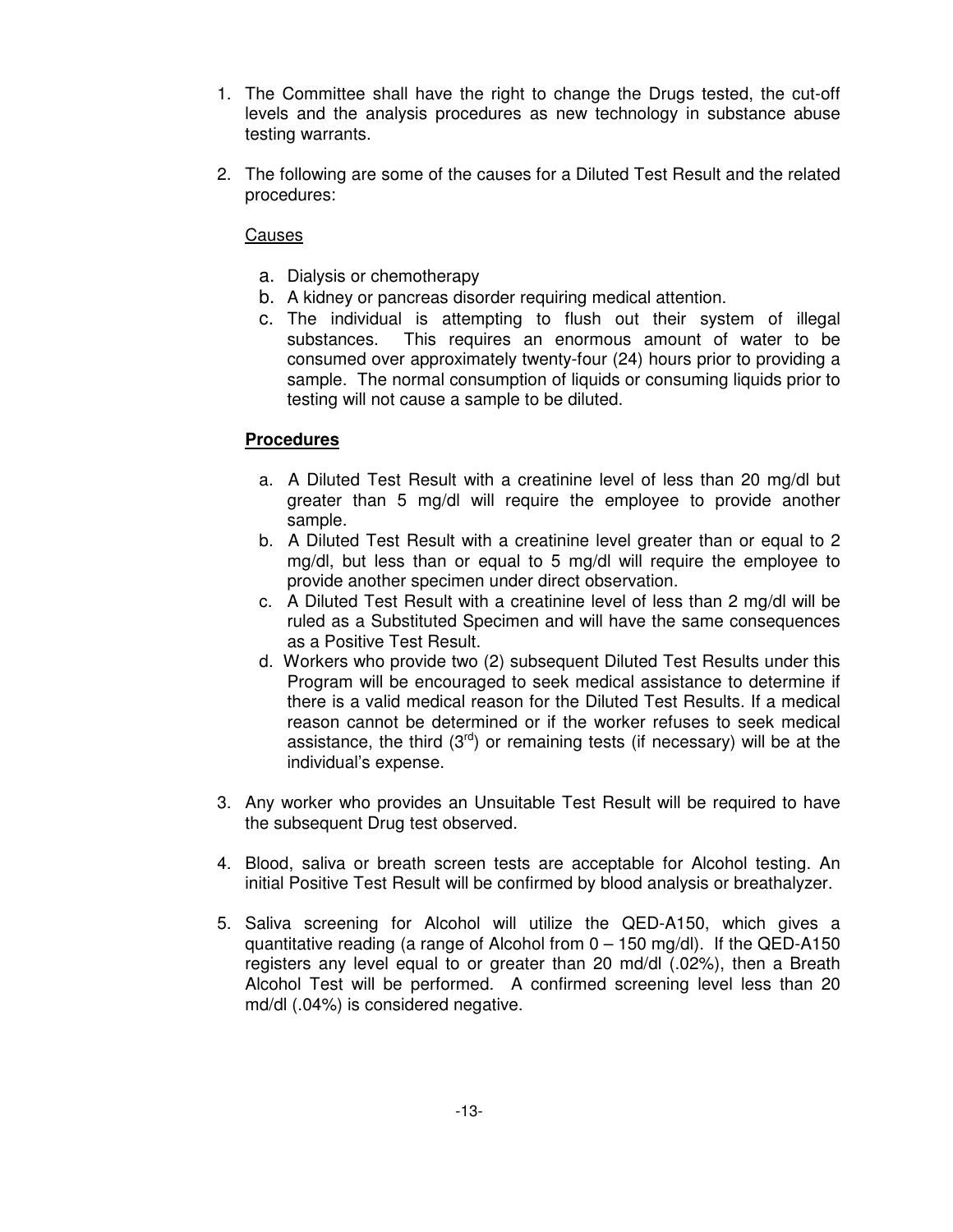6. Rapid Screening tests may be utilized at the discretion of the Contractor along with a laboratory urinalysis test. A non-negative rapid test result will be cause for the employee to be removed from the jobsite, pending the lab results. If the laboratory result is negative, the employee will be reimbursed for lost wages and benefits.

### E**. Specimen Retesting at Employee Request**

 Any employee, whose blood or urine is tested under this Program, who questions the accuracy of a Positive Test Result may submit a written request for a retest to the MRO within five (5) working days of the employee's receipt of notice of the result. A portion of the original specimen will have been preserved for such testing, which will be conducted at the employee's own expense either by the same laboratory or by a different DHHScertified laboratory of the employee's choice consistent with the procedures and standards prescribed by DHHS.

 If the result of a retest requested by an employee under this Program is negative, the employee will be placed on Active Status, the Contractor will reimburse the employee for the cost of the test and will make the employee whole for any compensation and benefits lost if he or she was placed on Reinstate Status pending the Contractor's receipt of notice of the first test result. However, if any part of the employee's period of Reinstate Status was time off for misconduct associated with the circumstances that led to the initial testing, the employee will not be made whole for the time off that was for the misconduct.

### **VI. Pay for Time Spent in Providing Specimen(s)**

Any employee of the Contractor who loses time from work in order to provide a specimen(s) for Drug testing will be paid compensation and benefits for that actual time lost. Any employee of the Contractor who is required by the Contractor to provide a specimen(s) for Drug testing on the employee's own time will be paid the equivalent of two hours of the employee's straight-time hourly wage.

#### **VII. Medical Review Officer**

No result of a Drug test of an employee will be reported to the Communicator as positive until the MRO has confirmed that the result reflects a violation of this Program. After the reporting of a non-negative test by the laboratory, it will be necessary for the MRO to speak with the employee to allow the individual the opportunity to provide documentation for any legal or controlled Drug(s). Employees who fail to contact the MRO within 2 business days of their notification will be reported as a non-contact positive, and will carry the same consequences as a confirmed Positive Test Result.

#### **VIII. Reinstatement, Assistance and Discipline**

 The Contractor may not discipline or discharge an employee based exclusively upon a Positive Test Result if the result was the employee's first positive. A first Positive Test Result generally will result in a referral of the employee to assistance, subject to the further terms of Section IV.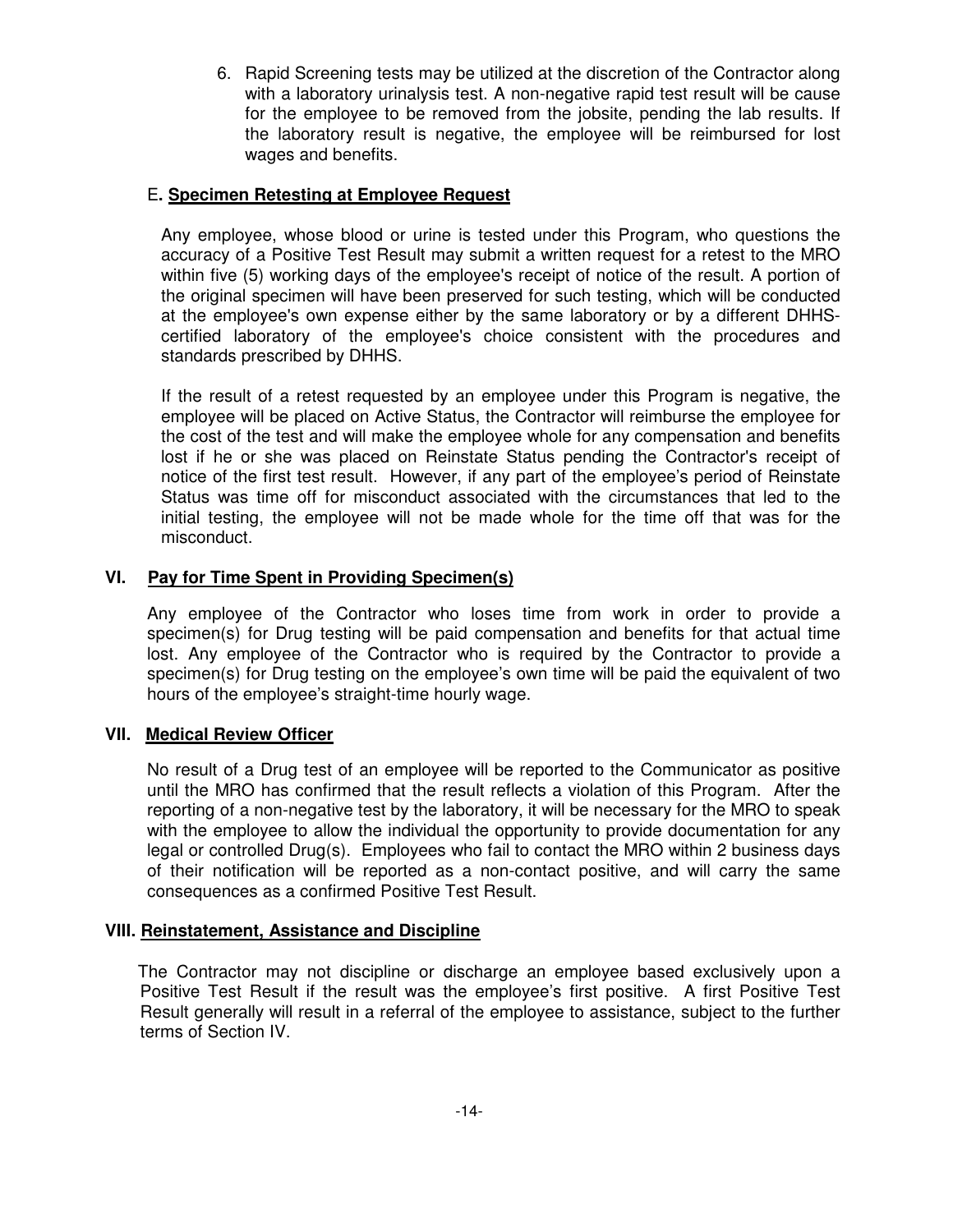# **IX. Appeal**

 Employees disciplined or discharged under this Program may grieve the action taken under the Collective Bargaining Agreement between the Association or the Contractor and the Union.

# **X. Confidentiality**

 The Contractor, the clinic(s), the laboratory(ies), the MRO, the Third-Party Administrator, and the Union will treat as confidential all test-related information, subject to the terms of this Program. Such information includes, but is not limited to, the fact of testing; test results; information regarding referral for counseling, rehabilitation, other treatment, or aftercare; the result of any such referral for counseling, rehabilitation, other treatment, or aftercare; and the reason(s) for any disciplinary action taken under this Program.

# **XI. Union and Third-Party Administrator Notification**

 In the event any employee violates this Program, the Contractor will give the Union written notice of that violation and its result. Whether an employee is on Active Status or Reinstate Status (though not the reasons therefore) will be indicated in the database maintained by the Third-Party Administrator, to which the Association, the Contractor and the Union will have access.

### **XII. Term and Program Oversight Committee**

 This Program may be modified from time to time by a majority vote of a Wisconsin Sheet Metal Substance Abuse Testing and Assistance Program Joint Oversight Committee ("Committee"), nine (9) of whose eighteen (18) members will be appointed by the Union and nine (9) of whose eighteen (18) members will be appointed by the Association. The Committee also shall consider, from time to time as appropriate, the performance of the Third-Party Administrator.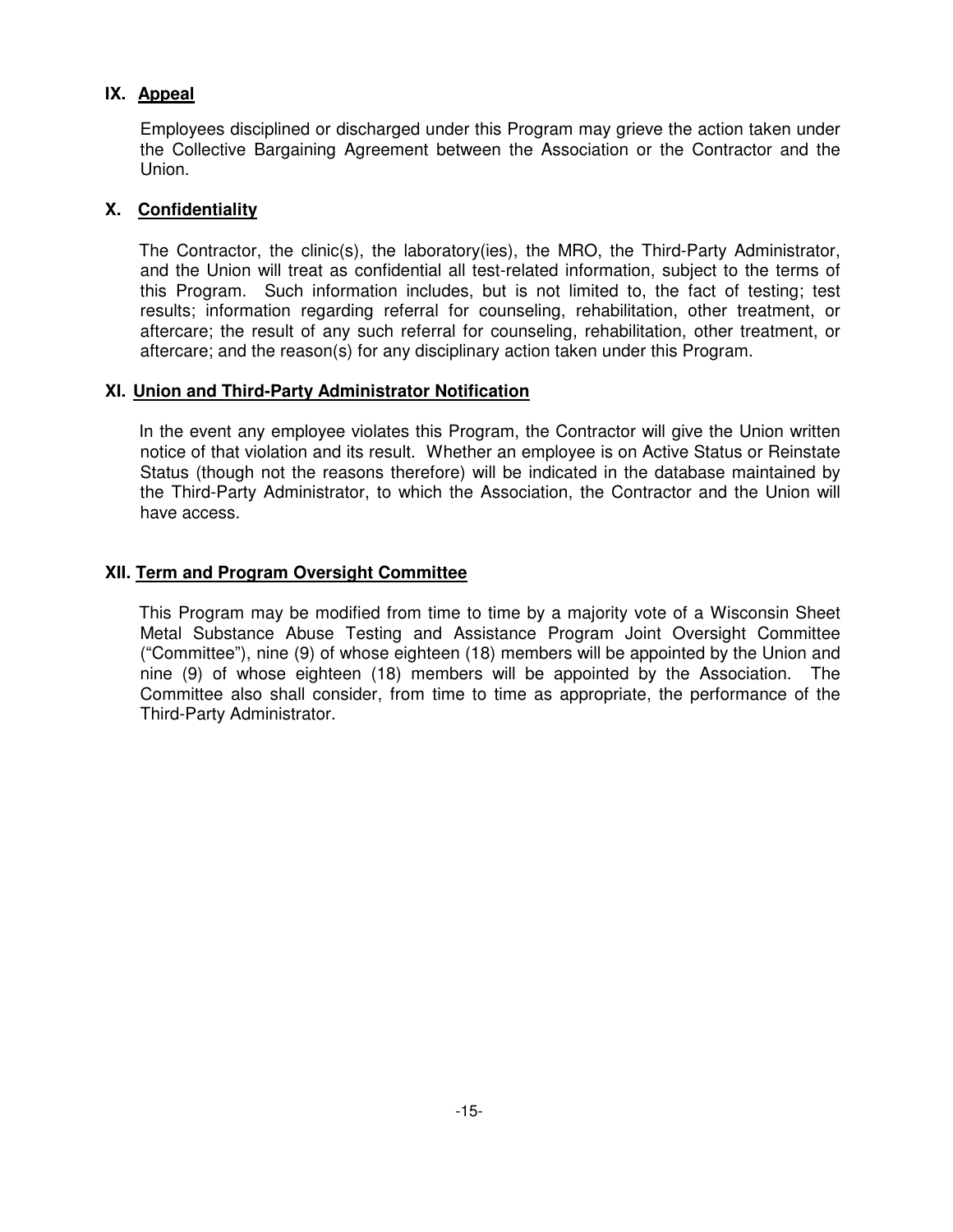# **Exhibit A – Reasonable Suspicion Checklist - INSTRUCTIONS FOR USE OF THE REASONABLE SUSPICION CHECKLIST**

This Reasonable Suspicion checklist was designed to help make testing decisions. Its purpose is to assist the user in focusing on the symptoms of Drug use. Some of the symptoms manifest themselves in persons who are Under the Influence of Alcohol or another Drug. Other symptoms manifest themselves over a long period of time of abuse. Both these types of symptoms are listed on the checklist for consideration.

# **REASONABLE SUSPICION CHECKLIST**

| <b>Time Period Covered</b>                                                                                                                                                                                                                                                                                                                                                                                                                                                         |                                                                                                                                                                                                                                                                                                                                                                                                                                                                                                   |
|------------------------------------------------------------------------------------------------------------------------------------------------------------------------------------------------------------------------------------------------------------------------------------------------------------------------------------------------------------------------------------------------------------------------------------------------------------------------------------|---------------------------------------------------------------------------------------------------------------------------------------------------------------------------------------------------------------------------------------------------------------------------------------------------------------------------------------------------------------------------------------------------------------------------------------------------------------------------------------------------|
|                                                                                                                                                                                                                                                                                                                                                                                                                                                                                    |                                                                                                                                                                                                                                                                                                                                                                                                                                                                                                   |
|                                                                                                                                                                                                                                                                                                                                                                                                                                                                                    |                                                                                                                                                                                                                                                                                                                                                                                                                                                                                                   |
| Social Security Number [19] [19] Social Article of Social Security Number 1, 1991                                                                                                                                                                                                                                                                                                                                                                                                  |                                                                                                                                                                                                                                                                                                                                                                                                                                                                                                   |
| Check all that apply:                                                                                                                                                                                                                                                                                                                                                                                                                                                              |                                                                                                                                                                                                                                                                                                                                                                                                                                                                                                   |
| PHYSICAL SYMPTOMS                                                                                                                                                                                                                                                                                                                                                                                                                                                                  |                                                                                                                                                                                                                                                                                                                                                                                                                                                                                                   |
| <b>Flushed or Pale Face</b><br><b>Dilated Pupils</b><br><b>Glassy Eyes</b><br><b>Bloodshot Eyes</b><br>Swaying, Wobbling, Stumbling,<br><b>Staggering or Falling</b><br><b>Dizziness</b><br><b>Excessive Sweating in Cool Areas</b><br>Smell of Liquor<br>Strange Chemical Odor on Breath<br><b>Drowsiness</b><br>Incoherent, Confused or Slurred Speech<br>Apparent Insensitivity of Pain<br><b>Reduced Reaction Time</b><br>Poor Coordination<br><b>Increased Breathing Rate</b> | the control of the control of the control of the control of the control of the control of the control of the control of the control of the control of the control of the control of the control of the control of the control<br>the control of the control of the control of the<br>the control of the control of the control of the<br>the control of the control of the control of the control of the control of the control of<br>the control of the control of the control of the control of |